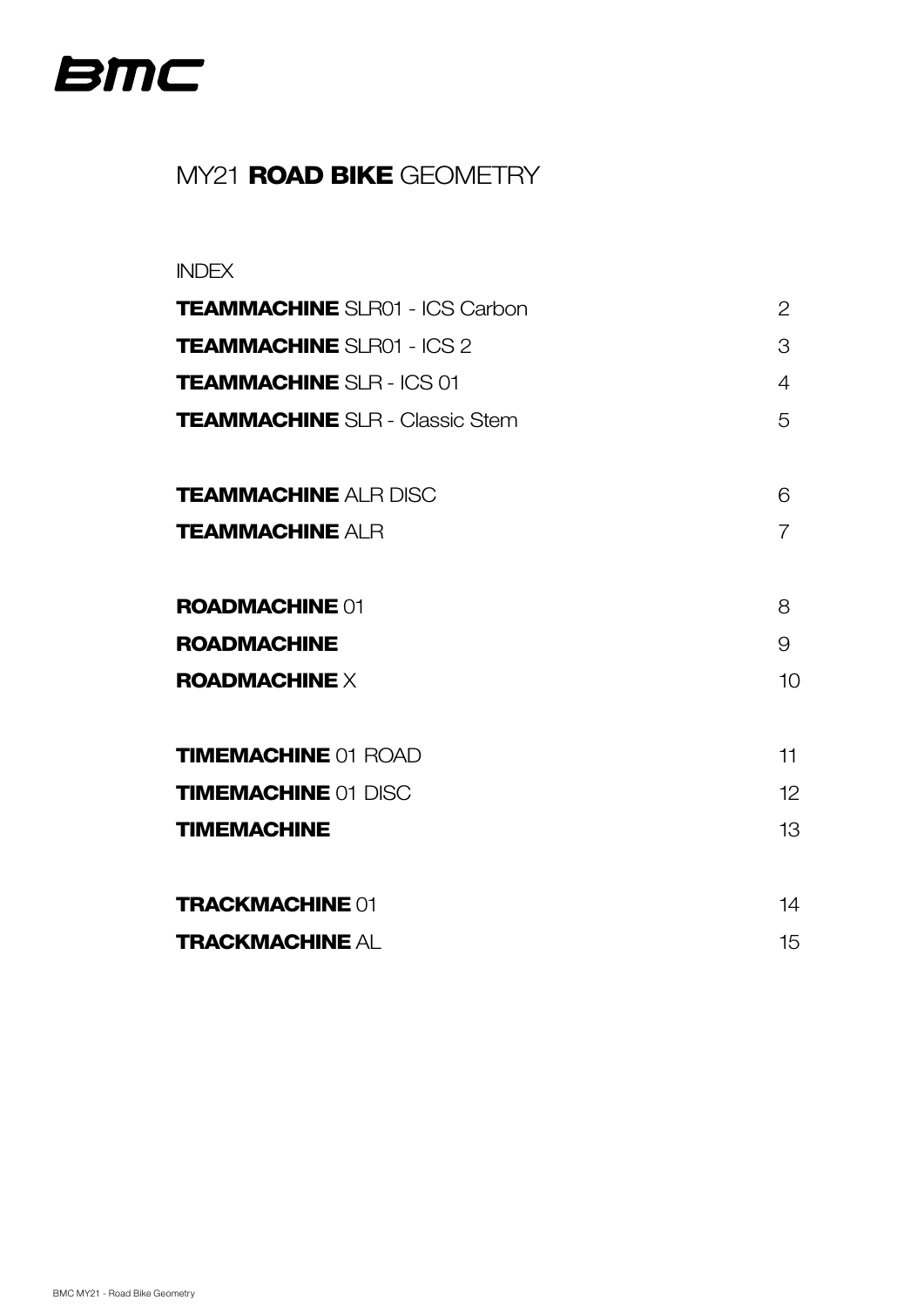# <span id="page-1-0"></span>TEAMMACHINE SLR01 Geometry - ICS Carbon



| Unless otherwise indicated, all measurements are given in mm. |                                       |         |         |         |         |         |  |  |  |
|---------------------------------------------------------------|---------------------------------------|---------|---------|---------|---------|---------|--|--|--|
|                                                               | <b>TEAMMACHINE SLR01 - ICS CARBON</b> |         |         |         |         |         |  |  |  |
| Size                                                          | 47                                    | 51      | 54      | 56      | 58      | 61      |  |  |  |
| Rider Height cm                                               | < 166                                 | 166-174 | 172-180 | 178-186 | 184-192 | >190    |  |  |  |
| <b>Stack</b>                                                  | 506                                   | 530     | 550     | 565     | 584     | 608     |  |  |  |
| Reach                                                         | 367                                   | 377     | 386     | 392     | 401     | 409     |  |  |  |
| Seat Tube (st)                                                | 423                                   | 468     | 504     | 524     | 545     | 574     |  |  |  |
| Top Tube (tt')                                                | 517                                   | 534     | 549     | 559     | 574     | 589     |  |  |  |
| Head Tube (ht)                                                | 110                                   | 130     | 145     | 165     | 184     | 210     |  |  |  |
| Seat Angle ° (sa)                                             | 73.5                                  | 73.5    | 73.5    | 73.5    | 73.5    | 73.5    |  |  |  |
| Head Angle ° (ha)                                             | 71.5                                  | 71.5    | 72.3    | 72.3    | 72.3    | 72.3    |  |  |  |
| Rear Center (rc)                                              | 410                                   | 410     | 410     | 410     | 410     | 410     |  |  |  |
| Front Center (fc)                                             | 568                                   | 586     | 589     | 599     | 614     | 630     |  |  |  |
| Wheelbase (wb)                                                | 968                                   | 986     | 989     | 1000    | 1015    | 1030    |  |  |  |
| <b>BB Drop (drop)</b>                                         | 69                                    | 69      | 69      | 69      | 69      | 69      |  |  |  |
| Fork Length (fl)                                              | 368                                   | 368     | 368     | 368     | 368     | 368     |  |  |  |
| Fork Rake (fr)                                                | 48                                    | 48      | 43      | 43      | 43      | 43      |  |  |  |
| <b>Trail</b>                                                  | 63                                    | 63      | 63      | 63      | 63      | 63      |  |  |  |
| <b>Crank Length</b>                                           | 170                                   | 170     | 172.5   | 172.5   | 175     | 175     |  |  |  |
| Stem Length (ICS Carbon)                                      | 90                                    | 100     | 100     | 110     | 110     | 120     |  |  |  |
| Stem Angle ° (ICS Carbon)                                     | $-12.5$                               | $-12.5$ | $-12.5$ | $-12.5$ | $-12.5$ | $-12.5$ |  |  |  |
| <b>Bar Width</b>                                              | 400                                   | 420     | 420     | 420     | 420     | 420     |  |  |  |
| <b>Bar Drop (ICS Carbon)</b>                                  | 127                                   | 127     | 127     | 127     | 127     | 127     |  |  |  |
| <b>Bar Reach (ICS Carbon)</b>                                 | 67                                    | 67      | 67      | 67      | 67      | 67      |  |  |  |
| <b>Seatpost Length</b>                                        | 330                                   | 380     | 380     | 380     | 380     | 380     |  |  |  |
| <b>Seatpost Offset</b>                                        | 15                                    | 15      | 15      | 15      | 15      | 15      |  |  |  |
| <b>Standover Height</b>                                       | 717                                   | 752     | 779     | 797     | 817     | 843     |  |  |  |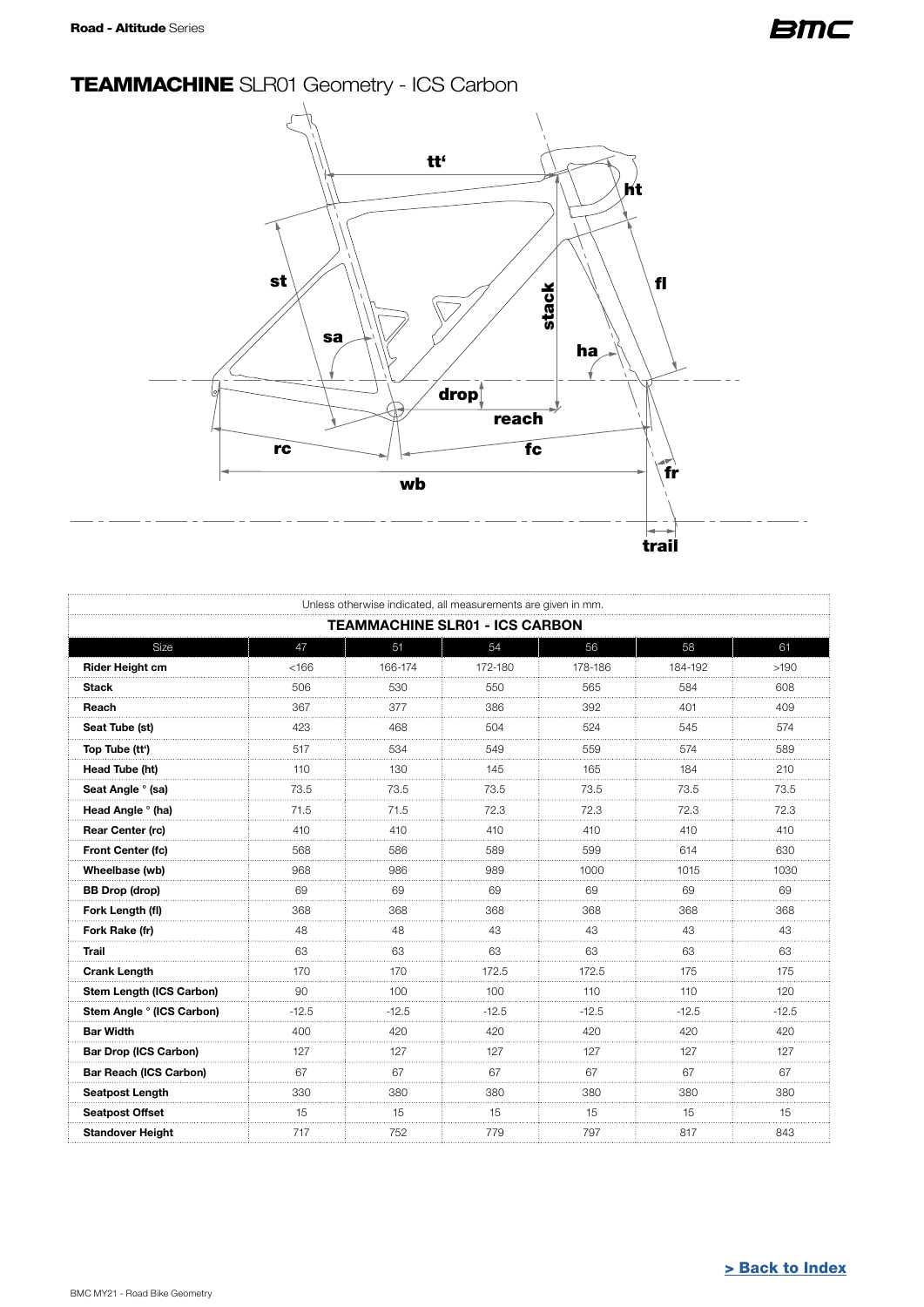# <span id="page-2-0"></span>TEAMMACHINE SLR01 Geometry - ICS 2



| Unless otherwise indicated, all measurements are given in mm. |                                 |         |           |         |         |           |  |  |  |  |
|---------------------------------------------------------------|---------------------------------|---------|-----------|---------|---------|-----------|--|--|--|--|
|                                                               | <b>TEAMMACHINE SLR01 - ICS2</b> |         |           |         |         |           |  |  |  |  |
| Size                                                          | 47                              | 51      | 54        | 56      | 58      | 61        |  |  |  |  |
| <b>Rider Height cm</b>                                        | < 166                           | 166-174 | 172-180   | 178-186 | 184-192 | >190      |  |  |  |  |
| <b>Stack</b>                                                  | 506                             | 530     | 550       | 565     | 584     | 608       |  |  |  |  |
| Reach                                                         | 367                             | 377     | 386       | 392     | 401     | 409       |  |  |  |  |
| Seat Tube (st)                                                | 423                             | 468     | 504       | 524     | 545     | 574       |  |  |  |  |
| Top Tube (tt')                                                | 517                             | 534     | 549       | 559     | 574     | 589       |  |  |  |  |
| Head Tube (ht)                                                | 110                             | 130     | 145       | 165     | 184     | 210       |  |  |  |  |
| Seat Angle ° (sa)                                             | 73.5                            | 73.5    | 73.5<br>. | 73.5    | 73.5    | 73.5<br>. |  |  |  |  |
| Head Angle ° (ha)                                             | 71.5                            | 71.5    | 72.3      | 72.3    | 72.3    | 72.3      |  |  |  |  |
| Rear Center (rc)                                              | 410                             | 410     | 410       | 410     | 410     | 410       |  |  |  |  |
| Front Center (fc)                                             | 568                             | 586     | 589       | 599     | 614     | 630       |  |  |  |  |
| Wheelbase (wb)                                                | 968                             | 986     | 989       | 1000    | 1015    | 1030      |  |  |  |  |
| <b>BB Drop (drop)</b>                                         | 69                              | 69      | 69        | 69      | 69      | 69        |  |  |  |  |
| Fork Length (fl)                                              | 368                             | 368     | 368       | 368     | 368     | 368       |  |  |  |  |
| Fork Rake (fr)                                                | 48                              | 48      | 43        | 43      | 43      | 43<br>.   |  |  |  |  |
| Trail                                                         | 63                              | 63      | 63        | 63      | 63      | 63        |  |  |  |  |
| <b>Crank Length</b>                                           | 170                             | 170     | 172.5     | 172.5   | 175     | 175<br>.  |  |  |  |  |
| <b>Stem Length</b>                                            | 90                              | 100     | 100       | 110     | 110     | 120       |  |  |  |  |
| Stem Angle®                                                   | $-12.5$                         | $-12.5$ | $-12.5$   | $-12.5$ | $-12.5$ | $-12.5$   |  |  |  |  |
| <b>Bar Width</b>                                              | 400                             | 420     | 420       | 420     | 420     | 420       |  |  |  |  |
| Bar Drop (RAB02)                                              | 125                             | 125     | 125       | 125     | 125     | 125       |  |  |  |  |
| Bar Reach (RAB02)                                             | 70                              | 70      | 70        | 70      | 70      | 70        |  |  |  |  |
| <b>Seatpost Length</b>                                        | 330                             | 380     | 380       | 380     | 380     | 380       |  |  |  |  |
| <b>Seatpost Offset</b>                                        | 15                              | 15      | 15        | 15      | 15      | 15<br>.   |  |  |  |  |
| <b>Standover Height</b>                                       | 717                             | 752     | 779       | 797     | 817     | 843       |  |  |  |  |
| Bar Drop (RCB01)                                              | 117                             |         |           |         |         |           |  |  |  |  |
| Bar Reach (RCB01)                                             | 77                              |         |           |         |         |           |  |  |  |  |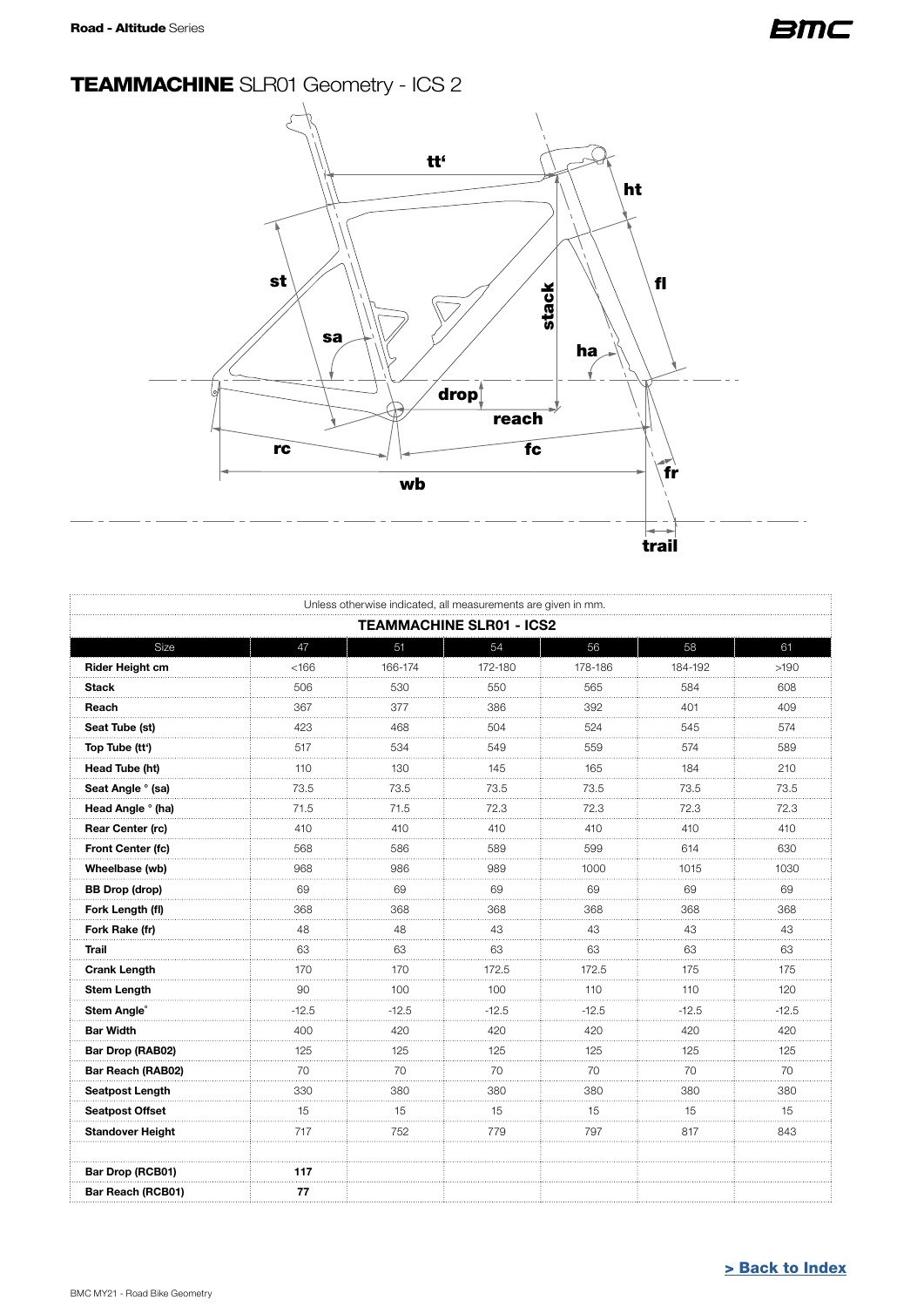# <span id="page-3-0"></span>TEAMMACHINE SLR Geometry - ICS 01



|                                 | Unless otherwise indicated, all measurements are given in mm. |          |           |         |         |           |  |  |
|---------------------------------|---------------------------------------------------------------|----------|-----------|---------|---------|-----------|--|--|
| <b>TEAMMACHINE SLR - ICS 01</b> |                                                               |          |           |         |         |           |  |  |
| Size                            | 47                                                            | 51       | 54        | 56      | 58      | 61        |  |  |
| <b>Rider Height cm</b>          | < 166                                                         | 166-174  | 172-180   | 178-186 | 184-192 | >190      |  |  |
| <b>Stack</b>                    | 506                                                           | 530      | 550       | 565     | 584     | 608       |  |  |
| Reach                           | 367                                                           | 377      | 386       | 392     | 401     | 409       |  |  |
| Seat Tube (st)                  | 423                                                           | 468      | 504       | 524     | 545     | 574       |  |  |
| Top Tube (tt')                  | 517                                                           | 534      | 549       | 559     | 574     | 589       |  |  |
| Head Tube (ht)                  | 110                                                           | 130      | 145       | 165     | 184     | 210       |  |  |
| Seat Angle ° (sa)               | 73.5                                                          | 73.5     | 73.5<br>. | 73.5    | 73.5    | 73.5<br>. |  |  |
| Head Angle ° (ha)               | 71.5                                                          | 71.5     | 72.3      | 72.3    | 72.3    | 72.3      |  |  |
| Rear Center (rc)                | 410                                                           | 410      | 410       | 410     | 410     | 410       |  |  |
| Front Center (fc)               | 568                                                           | 586      | 589       | 599     | 614     | 630       |  |  |
| Wheelbase (wb)                  | 968                                                           | 986      | 989       | 1000    | 1015    | 1030      |  |  |
| <b>BB Drop (drop)</b>           | 69                                                            | 69       | 69        | 69      | 69      | 69        |  |  |
| Fork Length (fl)                | 368                                                           | 368      | 368       | 368     | 368     | 368       |  |  |
| Fork Rake (fr)                  | 48                                                            | 48       | 43        | 43<br>. | 43      | 43<br>.   |  |  |
| <b>Trail</b>                    | 63                                                            | 63       | 63        | 63      | 63      | 63        |  |  |
| <b>Crank Length</b>             | 170                                                           | 170      | 172.5     | 172.5   | 175     | 175       |  |  |
| <b>Stem Length</b>              | 90                                                            | 100      | 100       | 110     | 110     | 120       |  |  |
| Stem Angle®                     | $-12.5$                                                       | $-12.5$  | $-12.5$   | $-12.5$ | $-12.5$ | $-12.5$   |  |  |
| <b>Bar Width</b>                | 400                                                           | 420      | 420       | 420     | 420     | 420<br>.  |  |  |
| Bar Drop (RAB02)                | 125                                                           | 125      | 125       | 125     | 125     | 125       |  |  |
| Bar Reach (RAB02)               | 70                                                            | 70       | 70        | 70      | 70      | 70        |  |  |
| <b>Seatpost Length</b>          | 330                                                           | 380<br>. | 380       | 380     | 380     | 380<br>.  |  |  |
| <b>Seatpost Offset</b>          | 15                                                            | 15       | 15        | 15      | 15      | 15        |  |  |
| <b>Standover Height</b>         | 717                                                           | 752      | 779       | 797     | 817     | 843       |  |  |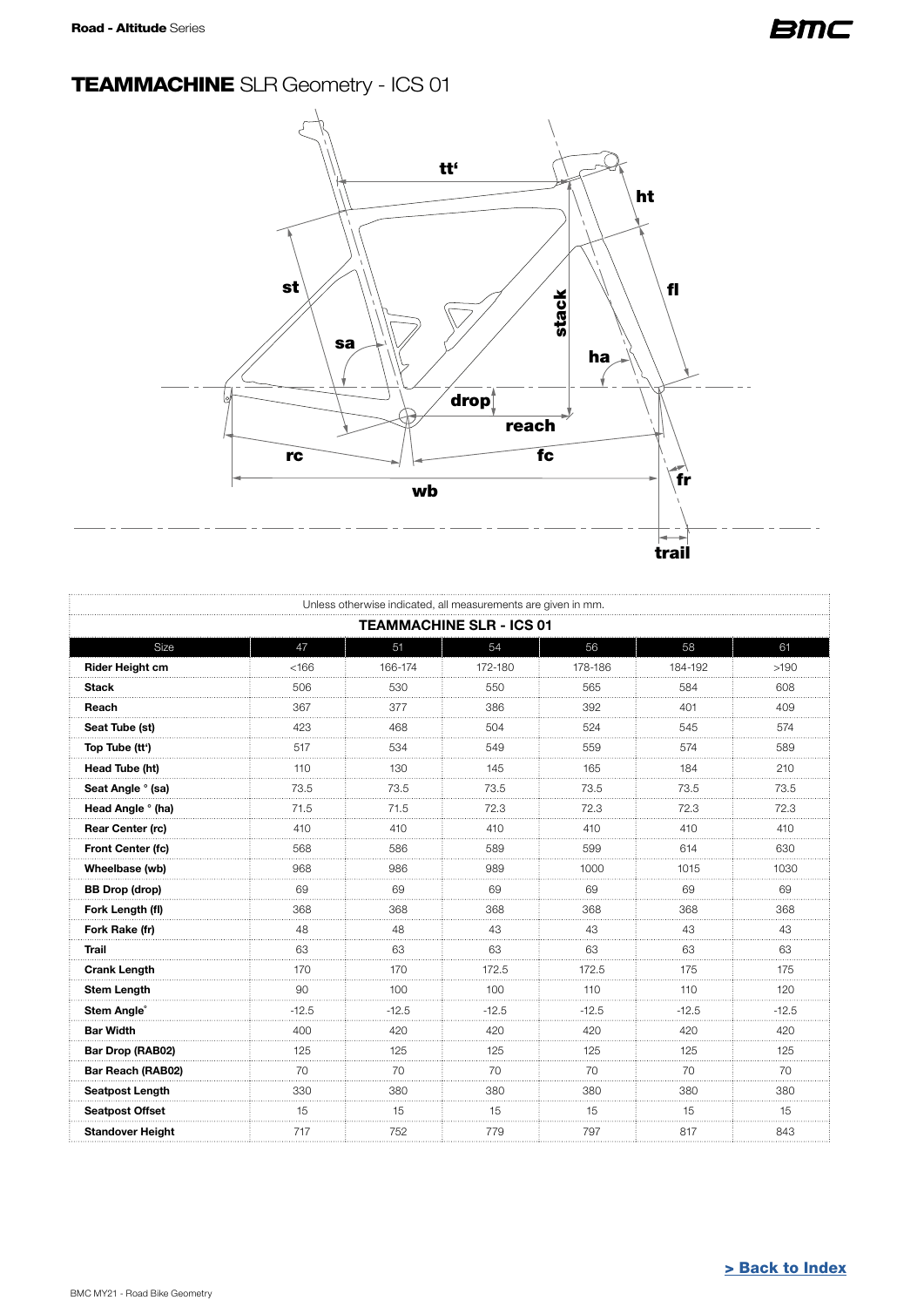# <span id="page-4-0"></span>TEAMMACHINE SLR Geometry - Classic Stem



| Unless otherwise indicated, all measurements are given in mm. |         |          |         |          |         |      |  |  |
|---------------------------------------------------------------|---------|----------|---------|----------|---------|------|--|--|
| <b>TEAMMACHINE SLR - Classic Stem</b>                         |         |          |         |          |         |      |  |  |
| Size                                                          | 47      | 51       | 54      | 56       | 58      | 61   |  |  |
| <b>Rider Height cm</b>                                        | < 166   | 166-174  | 172-180 | 178-186  | 184-192 | >190 |  |  |
| Stack                                                         | 506     | 530      | 550     | 565      | 584     | 608  |  |  |
| Reach                                                         | 367     | 377      | 386     | 392      | 401     | 409  |  |  |
| Seat Tube (st)                                                | 423     | 468      | 504     | 524      | 545     | 574  |  |  |
| Top Tube (tt')                                                | 517     | 534      | 549     | 559      | 574     | 589  |  |  |
| Head Tube (ht)                                                | 110     | 130      | 145     | 165      | 184     | 210  |  |  |
| Seat Angle ° (sa)                                             | 73.5    | 73.5     | 73.5    | 73.5     | 73.5    | 73.5 |  |  |
| Head Angle ° (ha)                                             | 71.5    | 71.5     | 72.3    | 72.3     | 72.3    | 72.3 |  |  |
| <b>Rear Center (rc)</b>                                       | 410     | 410      | 410     | 410      | 410     | 410  |  |  |
| Front Center (fc)                                             | 568     | 586      | 589     | 599      | 614     | 630  |  |  |
| Wheelbase (wb)                                                | 968     | 986      | 989     | 1000     | 1015    | 1030 |  |  |
| <b>BB Drop (drop)</b>                                         | 69      | 69       | 69      | 69       | 69      | 69   |  |  |
| Fork Length (fl)                                              | 368     | 368      | 368     | 368      | 368     | 368  |  |  |
| Fork Rake (fr)                                                | 48      | 48       | 43      | 43       | 43      | 43   |  |  |
| <b>Trail</b>                                                  | 63      | 63       | 63      | 63       | 63      | 63   |  |  |
| <b>Crank Length</b>                                           | 170     | 170      | 172.5   | 172.5    | 175     | 175  |  |  |
| <b>Stem Length</b>                                            | 90      | 90       | 100     | 110      | 110     | 120  |  |  |
| Stem Angle®                                                   | $\pm 8$ | $\pm 8$  | $+8$    | ±8       | $\pm 8$ | ±8   |  |  |
| <b>Bar Width</b><br>.                                         | 400     | 420<br>. | 420     | 420<br>. | 420     | 440  |  |  |
| <b>Bar Drop</b>                                               | 125     | 125      | 125     | 125      | 125     | 125  |  |  |
| <b>Bar Reach</b>                                              | 70      | 70       | 70      | 70       | 70      | 70   |  |  |
| Seatpost Length                                               | 330     | 380      | 380     | 380      | 380     | 380  |  |  |
| <b>Seatpost Offset</b>                                        | 15      | 15       | 15      | 15       | 15      | 15   |  |  |
| <b>Standover Height</b>                                       | 717     | 752      | 779     | 797      | 817     | 843  |  |  |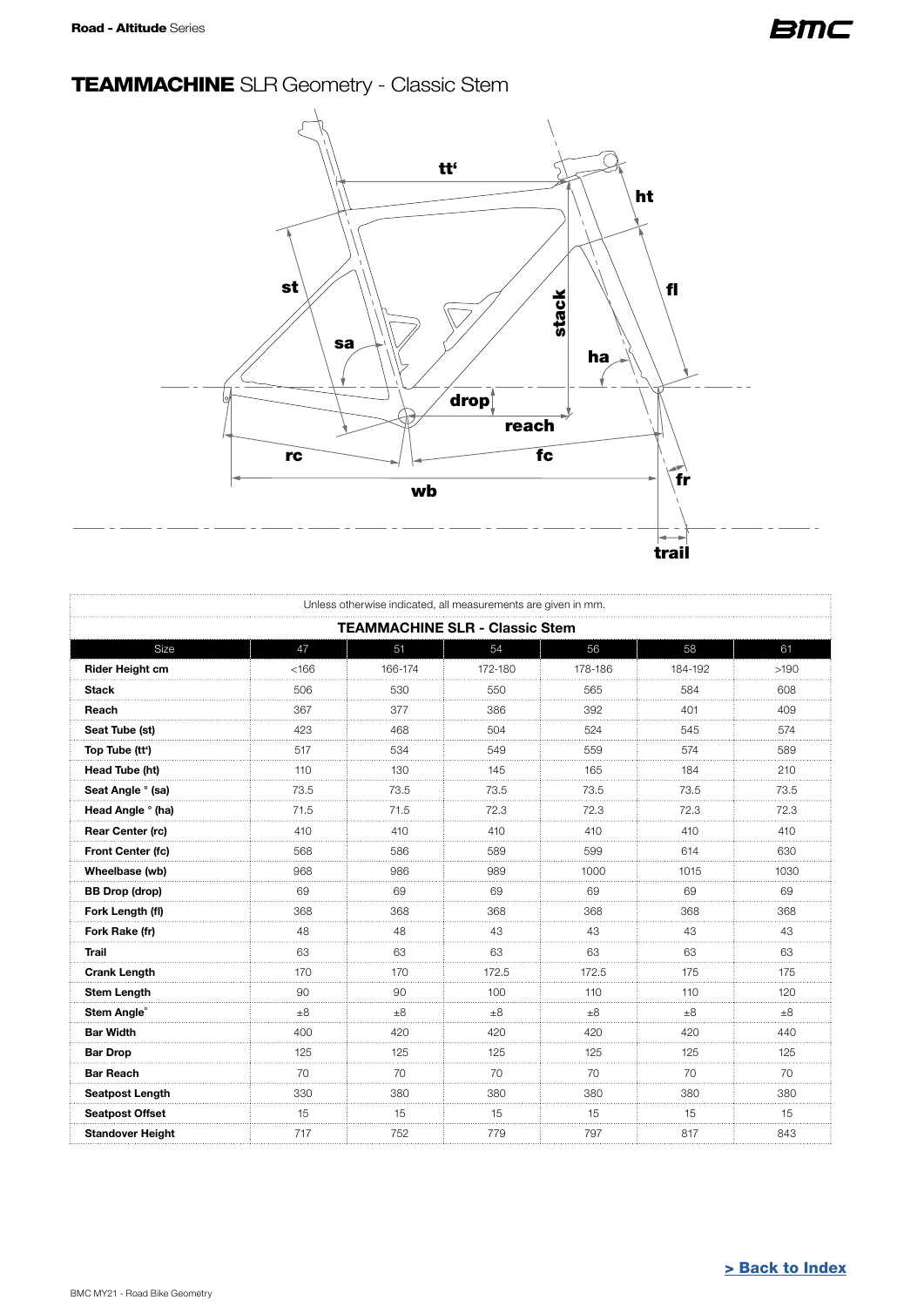# <span id="page-5-0"></span>**TEAMMACHINE ALR DISC Geometry**



| Unless otherwise indicated, all measurements are given in mm. |          |         |         |            |          |  |  |  |
|---------------------------------------------------------------|----------|---------|---------|------------|----------|--|--|--|
| Size                                                          | 47       | 51      | 54      | 57         | 60       |  |  |  |
| Rider Height cm                                               | < 168    | 166-174 | 172-180 | 178-188    | >186     |  |  |  |
| <b>Stack</b>                                                  | 515      | 539     | 559     | 583        | 610      |  |  |  |
| Reach                                                         | 365      | 374     | 383     | 391        | 402      |  |  |  |
| Seat Tube (st)                                                | 442      | 505     | 535     | 565        | 600      |  |  |  |
| Top Tube (tt')                                                | 518      | 534     | 549     | 564        | 583      |  |  |  |
| Head Tube (ht)                                                | 118      | 138     | 157     | 182        | 210      |  |  |  |
| Seat Angle ° (sa)                                             | 73.5     | 73.5    | 73.5    | 73.5       | 73.5     |  |  |  |
| Head Angle ° (ha)                                             | 70.5     | 72      | 72.5    | 72.5       | 72.5     |  |  |  |
| Rear Center (rc)                                              | 410      | 410     | 410     | 410        | 410      |  |  |  |
| Front Center (fc)                                             | 571      | 575     | 585     | 601        | 620      |  |  |  |
| Wheelbase (wb)                                                | 971      | 975     | 985     | 1001       | 1020     |  |  |  |
| <b>BB Drop (drop)</b>                                         | 69       | 69      | 69      | 69         | 69       |  |  |  |
| Fork Length (fl)                                              | 369      | 369     | 369     | 369        | 369      |  |  |  |
| Fork Rake (fr)                                                | 41.6     | 41.6    | 41.6    | 41.6       | 41.6     |  |  |  |
| <b>Trail</b>                                                  | 76       | 66      | 63      | 63         | 63       |  |  |  |
| <b>Crank Length</b>                                           | 170<br>. | 170     | 172.5   | 172.5<br>. | 175<br>. |  |  |  |
| Stem Length (RSM01)                                           | 90       | 100     | 110     | 110        | 120      |  |  |  |
| Stem Angle® (RSM01)                                           | $\pm 8$  | ± 8     | ± 8     | ± 8        | $\pm 8$  |  |  |  |
| <b>Bar Width</b>                                              | 400      | 420     | 420     | 420        | 440      |  |  |  |
| Bar Drop (RAB02/03)                                           | 125      | 125     | 125     | 125        | 125      |  |  |  |
| Bar Reach (RAB02/03)                                          | 70       | 70      | 70      | 70         | 70       |  |  |  |
| <b>Seatpost Length</b>                                        | 300      | 330     | 330     | 330        | 330      |  |  |  |
| <b>Seatpost Offset</b>                                        | 15       | 15      | 15      | 15         | 15       |  |  |  |
| <b>Standover Height</b>                                       | 705      | 751     | 778     | 804        | 835      |  |  |  |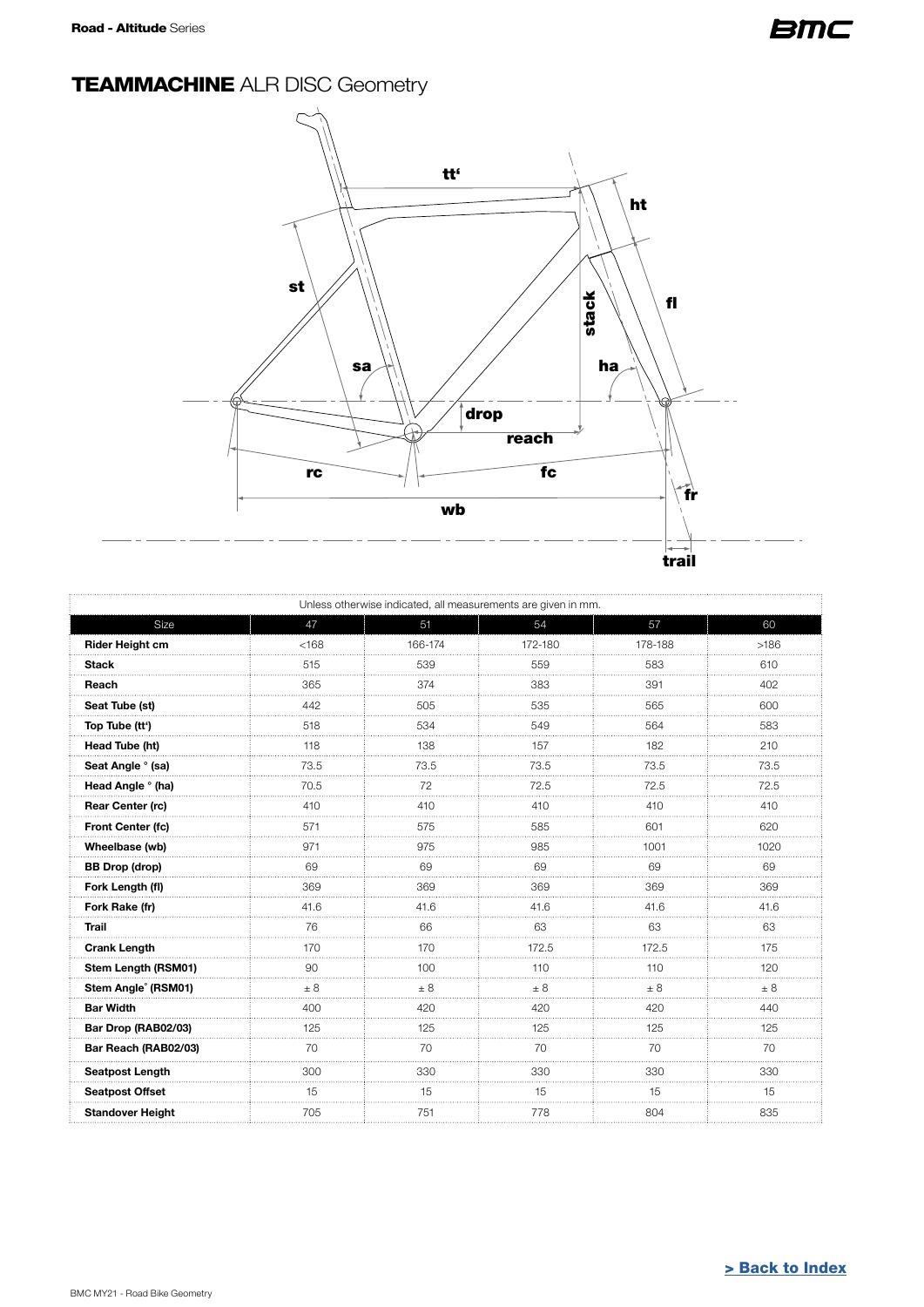# <span id="page-6-0"></span>**TEAMMACHINE ALR Geometry**



| Unless otherwise indicated, all measurements are given in mm. |          |          |          |          |          |  |  |  |
|---------------------------------------------------------------|----------|----------|----------|----------|----------|--|--|--|
| Size                                                          | 47       | 51       | 54       | 57       | 60       |  |  |  |
| Rider Height cm                                               | < 168    | 166-174  | 172-180  | 178-188  | >186     |  |  |  |
| <b>Stack</b>                                                  | 515      | 539      | 559      | 583      | 610      |  |  |  |
| Reach                                                         | 365      | 374      | 383      | 391      | 402      |  |  |  |
| Seat Tube (st)                                                | 442      | 505      | 535      | 565      | 600      |  |  |  |
| Top Tube (tt')                                                | 518      | 534      | 549      | 564      | 583      |  |  |  |
| Head Tube (ht)                                                | 118      | 138      | 157      | 182      | 210      |  |  |  |
| Seat Angle ° (sa)                                             | 73.5     | 73.5     | 73.5     | 73.5     | 73.5     |  |  |  |
| Head Angle ° (ha)                                             | 70.5     | 72       | 72.5     | 72.5     | 72.5     |  |  |  |
| Rear Center (rc)                                              | 410      | 410      | 410      | 410      | 410      |  |  |  |
| Front Center (fc)                                             | 571      | 575      | 585      | 601      | 620      |  |  |  |
| Wheelbase (wb)                                                | 971      | 975      | 985      | 1001     | 1020     |  |  |  |
| <b>BB Drop (drop)</b>                                         | 69       | 69       | 69       | 69       | 69       |  |  |  |
| Fork Length (fl)                                              | 369      | 369      | 369      | 369      | 369      |  |  |  |
| Fork Rake (fr)                                                | 41.6     | 41.6     | 41.6     | 41.6     | 41.6     |  |  |  |
| <b>Trail</b>                                                  | 76       | 66       | 63       | 63       | 63       |  |  |  |
| <b>Crank Length</b>                                           | 170      | 170      | 172.5    | 172.5    | 175      |  |  |  |
| Stem Length (RSM01)                                           | 90       | 100      | 110      | 110      | 120      |  |  |  |
| Stem Angle® (RSM01)                                           | $\pm$ 8  | ± 8      | $\pm 8$  | ± 8      | ± 8      |  |  |  |
| <b>Bar Width</b>                                              | 400      | 420      | 420      | 420      | 440      |  |  |  |
| Bar Drop (RAB02/03)                                           | 125<br>. | 125<br>. | 125<br>. | 125<br>. | 125<br>. |  |  |  |
| Bar Reach (RAB02/03)                                          | 70       | 70       | 70       | 70       | 70       |  |  |  |
| <b>Seatpost Length</b>                                        | 300      | 330      | 330      | 330      | 330      |  |  |  |
| <b>Seatpost Offset</b>                                        | 15       | 15       | 15       | 15       | 15       |  |  |  |
| <b>Standover Height</b>                                       | 705      | 751      | 778      | 804      | 835      |  |  |  |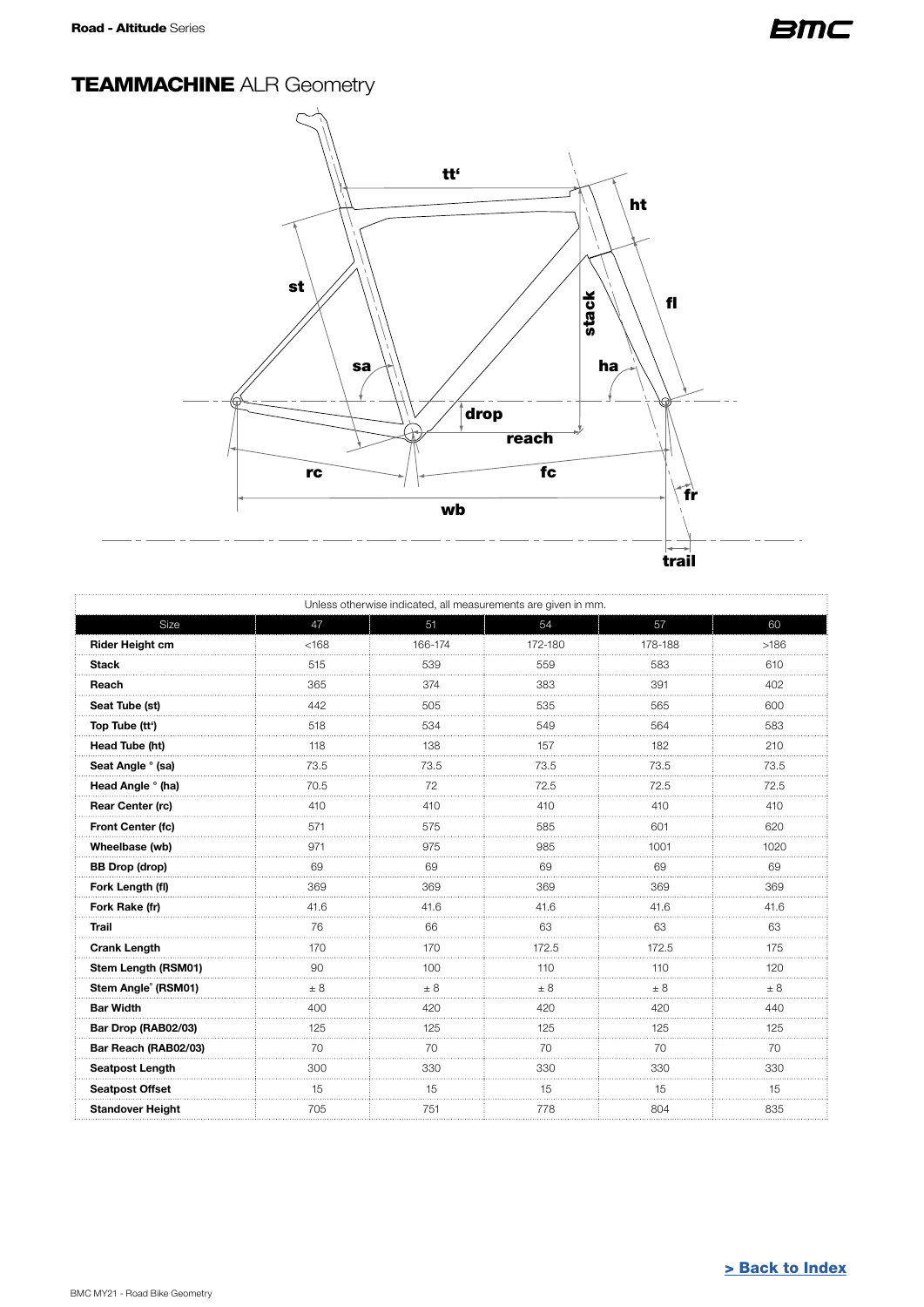### <span id="page-7-0"></span>ROADMACHINE 01 Geometry



| Unless otherwise indicated, all measurements are given in mm. |         |                |                       |               |         |          |  |
|---------------------------------------------------------------|---------|----------------|-----------------------|---------------|---------|----------|--|
|                                                               |         |                | <b>ROADMACHINE 01</b> |               |         |          |  |
| Size                                                          | 47      | 51             | 54                    | 56            | 58      | 61       |  |
| Rider Height cm                                               | < 166   | 166-174        | 172-180               | 178-186       | 184-192 | >190     |  |
| <b>Stack</b>                                                  | 516     | 541            | 562                   | 586           | 610     | 644      |  |
| Reach                                                         | 374     | 382            | 386                   | 390           | 394     | 398      |  |
| Seat Tube (st)                                                | 420     | 457<br>.       | 500                   | 522<br>.      | 539     | 573<br>. |  |
| Top Tube (tt')                                                | 522     | 532            | 546                   | 556           | 568     | 583      |  |
| Head Tube (ht)                                                | 112     | 139            | 156                   | 181           | 206     | 242      |  |
| Seat Angle ° (sa)                                             | 74.2    | 74.2           | 74.2                  | 74.2          | 74.2    | 74.2     |  |
| Head Angle ° (ha)                                             | 71.2    | 71.2           | 72                    | 72<br>1.1.1.1 | 72      | 72       |  |
| Rear Center (rc)                                              | 410     | 410            | 410                   | 410           | 410     | 410      |  |
| Front Center (fc)                                             | 583     | 599            | 597                   | 609           | 621     | 635      |  |
| Wheelbase (wb)                                                | 982     | 999            | 997                   | 1008          | 1020    | 1035     |  |
| <b>BB Drop (drop)</b>                                         | 71      | 71             | 71                    | 71            | 71      | 71       |  |
| Fork Length (fl)                                              | 375     | 375<br>1.1.1.1 | 375                   | 375<br>.      | 375     | 375      |  |
| Fork Rake (fr)                                                | 50      | 50             | 45                    | 45            | 45      | 45       |  |
| <b>Trail</b>                                                  | 63      | 63             | 63                    | 63            | 63      | 63       |  |
| <b>Crank Length</b>                                           | 170     | 170            | 172.5                 | 172.5         | 175     | 175      |  |
| Stem Length (ICS1)                                            | 90      | 90             | 100                   | 110           | 110     | 120      |  |
| Stem Angle® (ICS1)                                            | $-12.5$ | $-12.5$        | $-12.5$               | $-12.5$       | $-12.5$ | $-12.5$  |  |
| <b>Bar Width</b>                                              | 400     | 420            | 420                   | 420           | 420     | 440      |  |
| Bar Drop (RCB01)                                              | 117     | 117<br>1.1.1.1 | 117<br>.              | 117<br>.      | 117     | 117<br>. |  |
| Bar Reach (RCB01)                                             | 77      | 77             | 77                    | 77            | 77      | 77       |  |
| Seatpost Length                                               | 330     | 380            | 380                   | 380           | 380     | 430      |  |
| <b>Seatpost Offset</b>                                        | 15      | 15             | 15                    | 15            | 15      | 15       |  |
| Standover Height                                              | tbd     | tbd            | tbd                   | tbd           | tbd     | tbd      |  |
|                                                               |         |                |                       |               |         |          |  |
| Bar Drop (RAB02/03)                                           | 125     |                |                       |               |         |          |  |
| Bar Reach (RAB02/03)                                          | 70      |                |                       |               |         |          |  |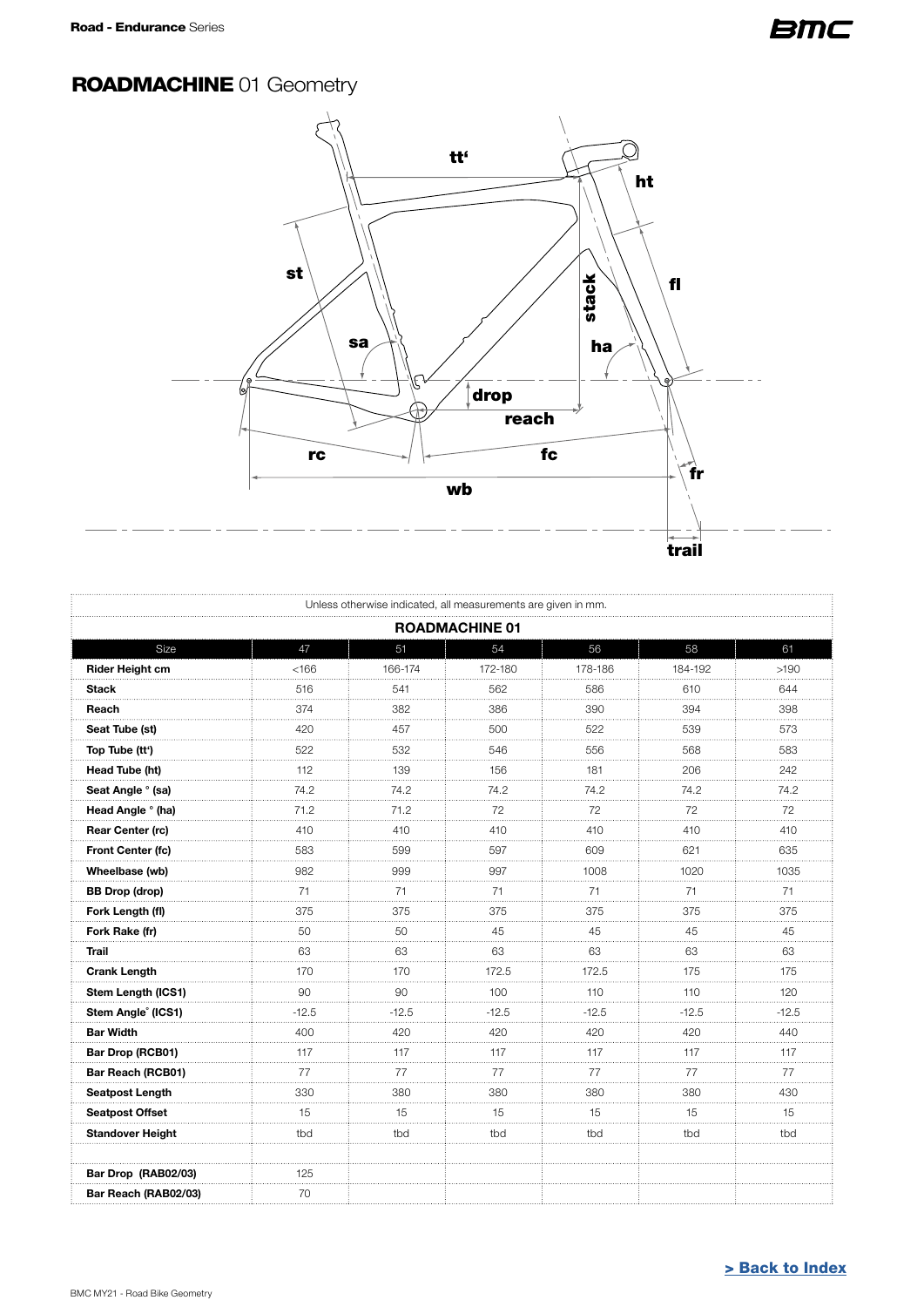### <span id="page-8-0"></span>**ROADMACHINE Geometry**



| Unless otherwise indicated, all measurements are given in mm. |         |                |         |         |         |               |  |
|---------------------------------------------------------------|---------|----------------|---------|---------|---------|---------------|--|
| Size                                                          | 47      | 51             | 54      | 56      | 58      | 61            |  |
| Rider Height cm                                               | < 166   | 166-174        | 172-180 | 178-186 | 184-192 | >190          |  |
| <b>Stack</b>                                                  | 516     | 541            | 562     | 586     | 610     | 644           |  |
| Reach                                                         | 374     | 382            | 386     | 390     | 394     | 398           |  |
| Seat Tube (st)                                                | 420     | 457            | 500     | 522     | 539     | 573           |  |
| Top Tube (tt')                                                | 522     | 532            | 546     | 556     | 568     | 583           |  |
| Head Tube (ht)                                                | 112     | 139            | 156     | 181     | 206     | 242           |  |
| Seat Angle ° (sa)                                             | 74.2    | 74.2           | 74.2    | 74.2    | 74.2    | 74.2          |  |
| Head Angle ° (ha)                                             | 71.2    | 71.2           | 72<br>. | 72<br>. | 72<br>. | 72<br>.       |  |
| Rear Center (rc)                                              | 410     | 410            | 410     | 410     | 410     | 410           |  |
| Front Center (fc)                                             | 583     | 599            | 597     | 609     | 621     | 635           |  |
| Wheelbase (wb)                                                | 982     | 999            | 997     | 1008    | 1020    | 1035          |  |
| <b>BB Drop (drop)</b>                                         | 71      | 71             | 71      | 71      | 71      | 71            |  |
| Fork Length (fl)                                              | 375     | 375            | 375     | 375     | 375     | 375           |  |
| Fork Rake (fr)                                                | 50      | 50             | 45      | 45      | 45      | 45            |  |
| <b>Trail</b>                                                  | 63      | 63             | 63      | 63      | 63      | 63            |  |
| <b>Crank Length</b>                                           | 170     | 170            | 172.5   | 172.5   | 175     | 175           |  |
| Stem Length (RSM01)                                           | 90      | 90             | 100     | 110     | 110     | 120           |  |
| Stem Angle® (RSM01)                                           | $\pm 8$ | $\pm 8$        | ±8      | ±8      | ±8      | ±8            |  |
| <b>Bar Width</b>                                              | 400     | 420            | 420     | 420     | 420     | 440           |  |
| Bar Drop (RAB02/03)                                           | 125     | 125            | 125     | 125     | 125     | 125<br>$\sim$ |  |
| Bar Drop (RAB02/03)                                           | 70      | 70<br>$\cdots$ | 70      | 70      | 70      | 70            |  |
| <b>Seatpost Length</b>                                        | 330     | 380            | 380     | 380     | 380     | 430           |  |
| <b>Seatpost Offset</b>                                        | 15      | 15             | 15      | 15      | 15      | 15            |  |
| <b>Standover Height</b>                                       | tbd     | tbd            | tbd     | tbd     | tbd     | tbd           |  |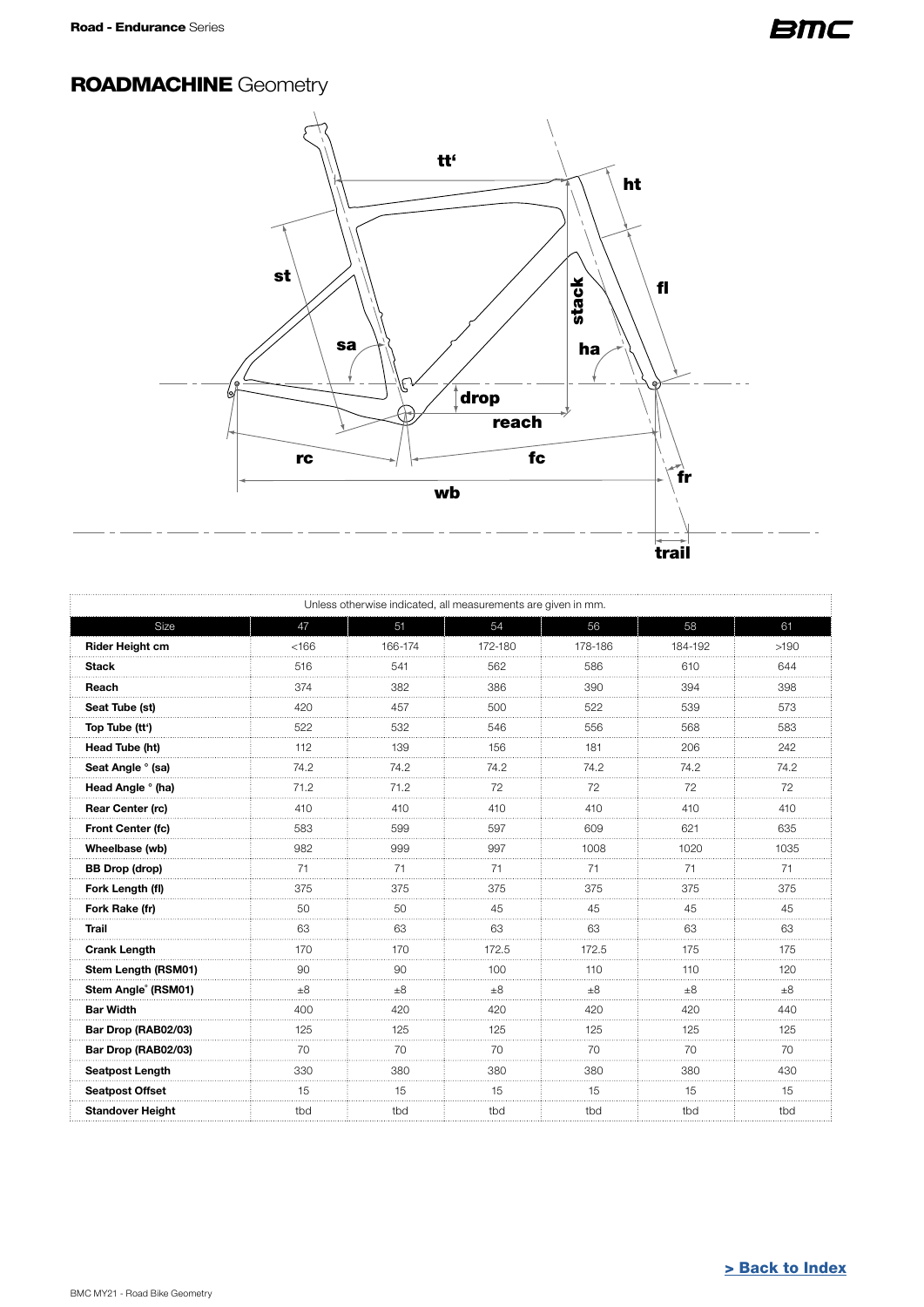## <span id="page-9-0"></span>ROADMACHINE X Geometry



|                         |       | Unless otherwise indicated, all measurements are given in mm. |         |         |         |         |
|-------------------------|-------|---------------------------------------------------------------|---------|---------|---------|---------|
| Size                    | 47    | 51                                                            | 54      | 56      | 58      | 61      |
| <b>Rider Height cm</b>  | < 166 | 166-174                                                       | 172-180 | 178-186 | 184-192 | >190    |
| <b>Stack</b>            | 525   | 550                                                           | 571     | 585     | 604     | 628     |
| Reach                   | 376   | 376                                                           | 385     | 391     | 400     | 408     |
| Seat Tube (st)          | 465   | 490                                                           | 533     | 548     | 564     | 600     |
| Top Tube (tt')          | 532   | 539                                                           | 554     | 564     | 579     | 594     |
| Head Tube (ht)          | 128   | 154                                                           | 172     | 187     | 205     | 228     |
| Seat Angle ° (sa)       | 73.5  | 73.5                                                          | 73.5    | 73.5    | 73.5    | 73.5    |
| Head Angle ° (ha)       | 70.5  | 70.5                                                          | 71.5    | 71.5    | 72      | 72.5    |
| <b>Rear Center (rc)</b> | 420   | 420                                                           | 420     | 420     | 420     | 420     |
| Front Center (fc)       | 589   | 598                                                           | 607     | 615     | 625     | 640     |
| Wheelbase (wb)          | 998   | 1007                                                          | 1016    | 1024    | 1034    | 1044    |
| <b>BB Drop (drop)</b>   | 71    | 71                                                            | 71      | 71      | 71      | 71      |
| Fork Length (fl)        | 369   | 369                                                           | 369     | 369     | 369     | 369     |
| Fork Rake (fr)          | 45    | 45                                                            | 45      | 45      | 45      | 45      |
| <b>Trail</b>            | 73    | 73                                                            | 66      | 66      | 63      | 60      |
| <b>Crank Length</b>     | 170   | 170                                                           | 172.5   | 172.5   | 175     | 175     |
| Stem Length (RSM01)     | 90    | 90                                                            | 100     | 100     | 110     | 110     |
| Stem Angle® (RSM01)     | ± 8   | $\pm 8$                                                       | $\pm 8$ | $\pm$ 8 | $\pm 8$ | $\pm 8$ |
| <b>Bar Width</b>        | 400   | 420                                                           | 420     | 420     | 440     | 440     |
| Bar Drop (RAB02/03)     | 125   | 125                                                           | 125     | 125     | 125     | 125     |
| Bar Drop (RAB02/03)     | 70    | 70                                                            | 70      | 70      | 70      | 70      |
| Seatpost Length         | 350   | 350                                                           | 350     | 350     | 350     | 350     |
| <b>Seatpost Offset</b>  | 15    | 15                                                            | 15      | 15      | 15      | 15      |
| <b>Standover Height</b> | 717   | 757                                                           | 786     | 803     | 820     | 849     |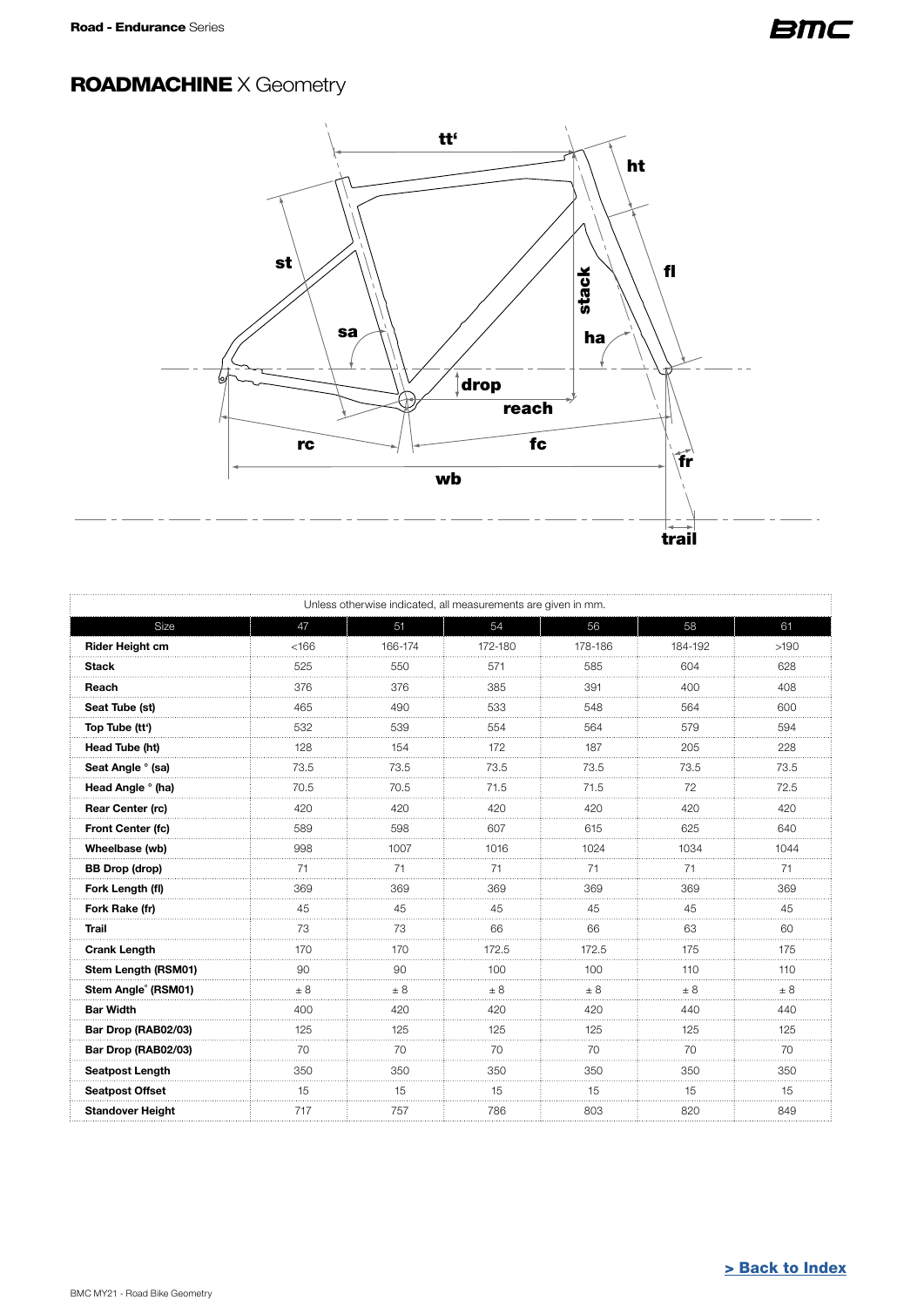# <span id="page-10-0"></span>**TIMEMACHINE 01 ROAD Geometry**



| Unless otherwise indicated, all measurements are given in mm. |               |               |               |               |               |               |  |
|---------------------------------------------------------------|---------------|---------------|---------------|---------------|---------------|---------------|--|
| Size                                                          | 47            | 51            | 54            | 56            | 58            | 61            |  |
| <b>Rider Height cm</b>                                        | < 166         | 166-174       | 172-180       | 178-186       | 184-192       | >190          |  |
| <b>Stack</b>                                                  | 496           | 520           | 540           | 555           | 574           | 598           |  |
| Reach                                                         | 373           | 381           | 390           | 395           | 405           | 413           |  |
| Seat Tube (st)                                                | 480           | 518           | 548           | 568           | 588           | 611           |  |
| Top Tube (tt')                                                | 520           | 535           | 550           | 560           | 575           | 590           |  |
| Head Tube (ht)                                                | 88            | 113           | 135           | 150           | 170           | 196           |  |
| Seat Angle ° (sa)                                             | 73.5          | 73.5          | 73.5          | 73.5          | 73.5          | 73.5          |  |
| Head Angle ° (ha)                                             | 71.2          | 71.2          | 72<br>.       | 72            | 72            | 72            |  |
| Rear Center (rc)                                              | 410           | 410           | 410           | 410           | 410           | 410           |  |
| Front Center (fc)                                             | 577           | 592           | 594           | 604           | 620           | 636           |  |
| Wheelbase (wb)                                                | 975           | 991           | 994           | 1004          | 1020          | 1036          |  |
| <b>BB Drop (drop)</b>                                         | 70            | 70            | 70            | 70            | 70            | 70            |  |
| Fork Length (fl)                                              | 379           | 379           | 374           | 374           | 374           | 374           |  |
| Fork Rake (fr)                                                | 50            | 50            | 45            | 45            | 45            | 45            |  |
| <b>Trail</b>                                                  | 62            | 62            | 62            | 62            | 62            | 62            |  |
| <b>Crank Length</b>                                           | 170           | 170           | 172.5         | 172.5         | 175           | 175           |  |
| Stem Length (ICS Aero)                                        | 100           | 100           | 110           | 110           | 110           | 120           |  |
| Stem Angle <sup>®</sup> (ICS Aero)                            | $-15$         | $-15$         | $-15$         | $-15$         | $-15$         | $-15$         |  |
| <b>Bar Width</b>                                              | 400           | 420           | 420           | 420           | 420           | 440           |  |
| <b>Bar Drop (ICS Aero)</b>                                    | 122           | 122           | 122           | 122           | 122           | 122           |  |
| Bar Reach (ICS Aero)                                          | 66            | 66            | 66            | 66            | 66            | 66            |  |
| <b>Seatpost Length</b>                                        | 210           | 210           | 270           | 270           | 270           | 270           |  |
| <b>Seatpost Offset</b>                                        | $0 - 15 - 30$ | $0 - 15 - 30$ | $0 - 15 - 30$ | $0 - 15 - 30$ | $0 - 15 - 30$ | $0 - 15 - 30$ |  |
| <b>Standover Height</b>                                       | 743           | 774           | 799           | 816           | 834           | 858           |  |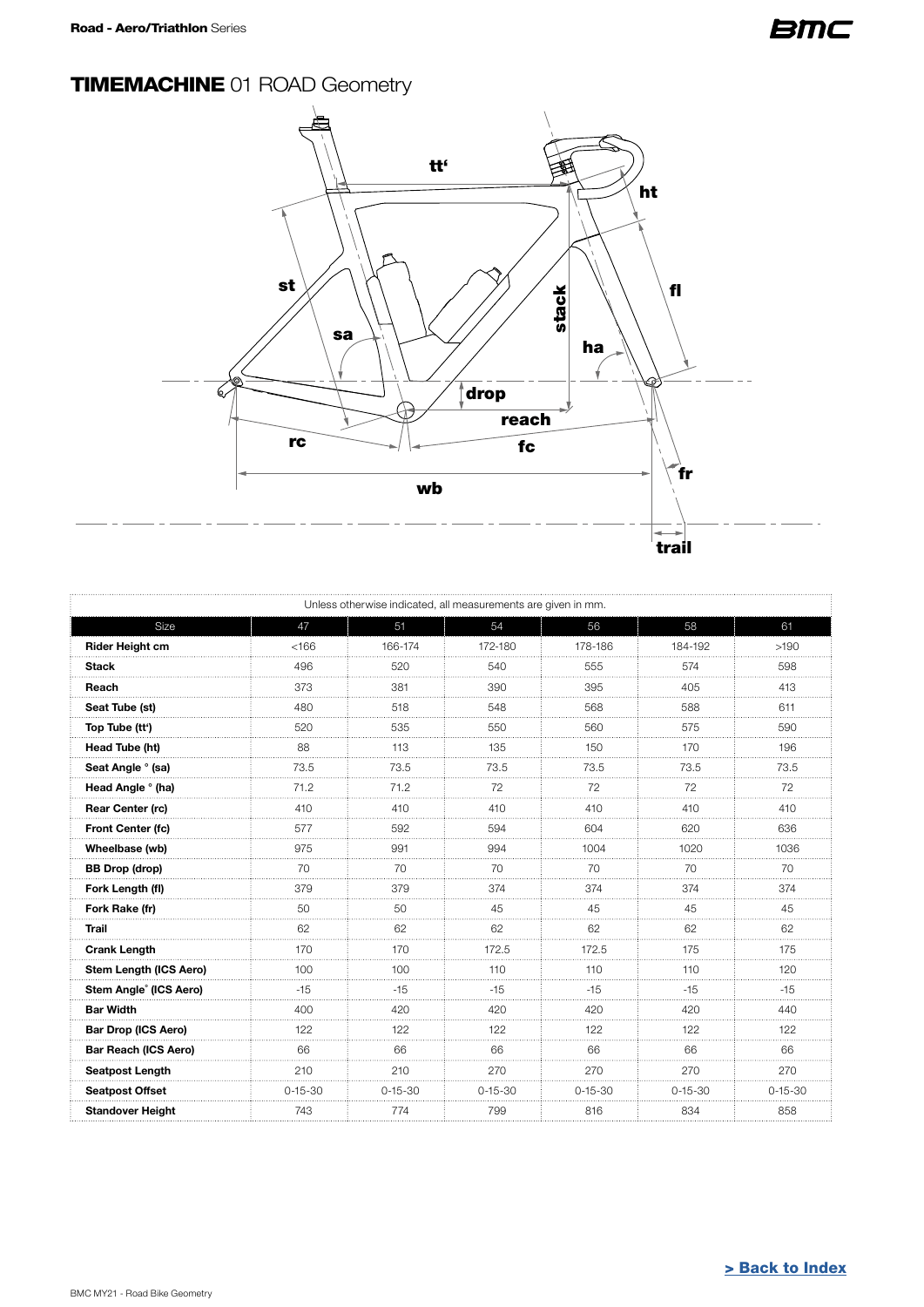# <span id="page-11-0"></span>**TIMEMACHINE 01 DISC Geometry**



| Unless otherwise indicated, all measurements are given in mm. |                    |                 |                 |                    |  |  |  |  |  |
|---------------------------------------------------------------|--------------------|-----------------|-----------------|--------------------|--|--|--|--|--|
| Size                                                          | S                  | $M-S$           | $M-L$           | п                  |  |  |  |  |  |
| Rider Height cm                                               | < 170              | 172-180         | 178-188         | 186-196            |  |  |  |  |  |
| <b>Stack</b>                                                  | 480                | 515             | 515             | 556                |  |  |  |  |  |
| Reach                                                         | 393                | 377             | 418             | 442                |  |  |  |  |  |
| Seat Tube (st)                                                | 495                | 550             | 550             | 592<br>.           |  |  |  |  |  |
| Top Tube (tt')                                                |                    |                 |                 |                    |  |  |  |  |  |
| Head Tube (ht)                                                |                    |                 |                 |                    |  |  |  |  |  |
| Seat Angle ° (sa)                                             | $71.5 - 80.8$<br>. | $71.5 - 80.8$   | $71.5 - 80.8$   | $71.5 - 80.8$<br>. |  |  |  |  |  |
| Head Angle ° (ha)                                             | 71.5               | 71.5            | 71.5            | 71.5               |  |  |  |  |  |
| Rear Center (rc)                                              | 400                | 400             | 400             | 400<br>.           |  |  |  |  |  |
| Front Center (fc)                                             | 580                | 578             | 619             | 649                |  |  |  |  |  |
| Wheelbase (wb)                                                | 972                | 968             | 1009            | 1039               |  |  |  |  |  |
| <b>BB Drop (drop)</b>                                         | 58<br>.            | 68<br>.         | 68<br>.         | 68<br>.            |  |  |  |  |  |
| Fork Length (fl)                                              | 374                | 374             | 374             | 374                |  |  |  |  |  |
| Fork Rake (fr)                                                | 45<br>.            | 45<br>.         | 45              | 45<br>.            |  |  |  |  |  |
| Trail                                                         | 60                 | 60              | 60              | 60                 |  |  |  |  |  |
| <b>Crank Length</b>                                           | 165                | 170             | 170             | 172.5              |  |  |  |  |  |
| <b>Stem Length</b>                                            | p <sub>2p</sub>    | p2p             | p <sub>2p</sub> | p <sub>2p</sub>    |  |  |  |  |  |
| Stem Angle®                                                   | p <sub>2p</sub>    | p <sub>2p</sub> | p <sub>2p</sub> | p <sub>2p</sub>    |  |  |  |  |  |
| Seatpost Offset                                               | $27/9/ -9/ -27$    | $27/9/ -9/ -27$ | $27/9/ -9/ -27$ | 27/9/-9/-27        |  |  |  |  |  |
| <b>Standover Height</b>                                       | 755                | 797             | 797             | 838                |  |  |  |  |  |
| Saddle Height Range                                           | 630 - 780          | 660 - 850       | 660 - 850       | 700 - 880          |  |  |  |  |  |
| Pad Stack V-Cockpit                                           | 593 - 643          | $616 - 665$     | $616 - 665$     | 656 - 705          |  |  |  |  |  |
| Pad Reach V-Cockpit                                           | $366 - 530$        | 359 - 522       | $400 - 563$     | 417 - 580          |  |  |  |  |  |
| Base Bar Reach V-Cockpit                                      | 617                | 611             | 652<br>.        | 669<br>.           |  |  |  |  |  |
| <b>Base Bar Drop V-Cockpit</b>                                | 85                 | 85              | 85              | 85                 |  |  |  |  |  |
| <b>Pad Stack Flat Cockpit</b>                                 | $535 - 610$        | 555 - 630       | 555 - 630       | 595 - 670          |  |  |  |  |  |
| <b>Pad Reach Flat Cockpit</b>                                 | 388 - 474          | 381 - 467       | 422 - 508       | 438 - 524          |  |  |  |  |  |
| <b>Base Bar Reach Flat Cockpit</b>                            | 619                | 612             | 653             | 670                |  |  |  |  |  |
| <b>Base Bar Drop Flat Cockpit</b>                             | $+/-$ 80           | $+/- 80$        | $+/- 80$        | $+/- 80$           |  |  |  |  |  |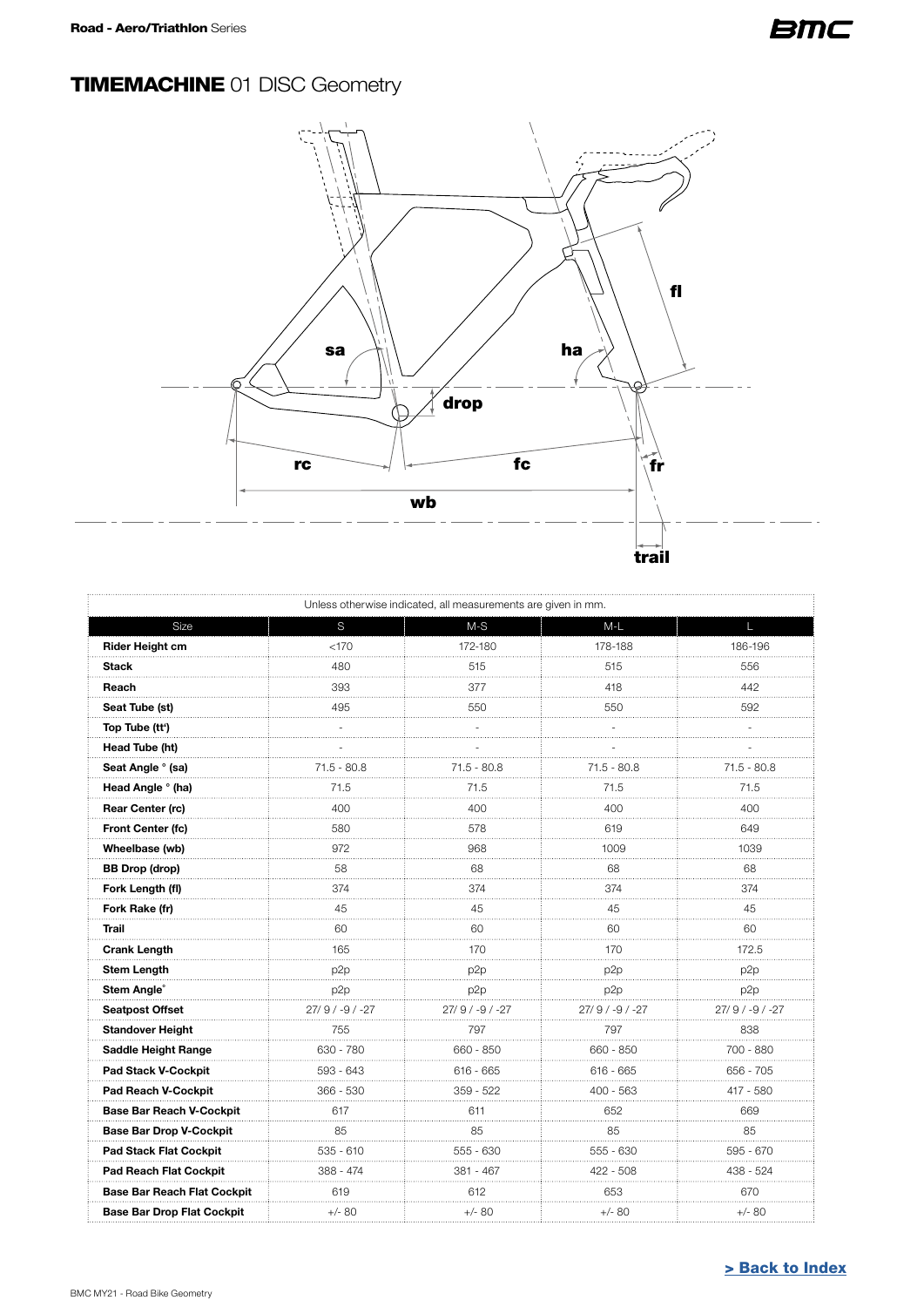### <span id="page-12-0"></span>**TIMEMACHINE Geometry**



| Unless otherwise indicated, all measurements are given in mm. |                   |               |                 |                   |  |  |  |
|---------------------------------------------------------------|-------------------|---------------|-----------------|-------------------|--|--|--|
| Size                                                          | S                 | $M-S$         | $M-L$           |                   |  |  |  |
| <b>Rider Height cm</b>                                        | < 170             | 172-180       | 178-188         | 186-196           |  |  |  |
| <b>Stack</b>                                                  | 480               | 515           | 515             | 556               |  |  |  |
| Reach                                                         | 393               | 377           | 418             | 442               |  |  |  |
| Seat Tube (st)                                                | 495               | 550           | 550             | 592               |  |  |  |
| Top Tube (tt')                                                |                   |               |                 |                   |  |  |  |
| Head Tube (ht)                                                | 97<br>.           | 111<br>.      | 111<br>.        | 153               |  |  |  |
| Seat Angle ° (sa)                                             | $71.5 - 80.8$     | $71.5 - 80.8$ | $71.5 - 80.8$   | $71.5 - 80.8$     |  |  |  |
| Head Angle ° (ha)                                             | 71.5              | 71.5          | 71.5            | 71.5              |  |  |  |
| Rear Center (rc)                                              | 393-404           | 393-404       | 393-404         | 393-404           |  |  |  |
| Front Center (fc)                                             | 580               | 578           | 619             | 649               |  |  |  |
| Wheelbase (wb)                                                | 964               | 967           | 1008            | 1038              |  |  |  |
| <b>BB Drop (drop)</b>                                         | 58                | 68            | 68              | 68                |  |  |  |
| Fork Length (fl)                                              | 374<br>.          | 374           | 374             | 374               |  |  |  |
| Fork Rake (fr)                                                | 45<br>and a       | 45<br>.       | 45              | 45<br>.           |  |  |  |
| Trail                                                         | 60                | 60            | 60              | 60                |  |  |  |
| <b>Crank Length</b>                                           | 165               | 170           | 170             | 172.5             |  |  |  |
| <b>Stem Length</b>                                            | 90                | 90            | 100             | 110               |  |  |  |
| Stem Angle®                                                   | ±8<br>.           | ±8            | ±8              | $\pm 8$<br>.      |  |  |  |
| <b>Bar Width</b>                                              | 400               | 420           | 420             | 420               |  |  |  |
| <b>Bar Drop</b>                                               |                   |               |                 |                   |  |  |  |
| <b>Bar Reach</b>                                              | 160               | 160           | 160             | 160               |  |  |  |
| <b>Seatpost Length</b>                                        |                   |               |                 |                   |  |  |  |
| <b>Seatpost Offset</b>                                        | $27/9 / -9 / -27$ | 27/9/-9/-27   | $27/9/ -9/ -27$ | $27/9 / -9 / -27$ |  |  |  |
| <b>Standover Height</b>                                       | 755               | 797           | 797             | 838               |  |  |  |
| <b>Saddle Height Range</b>                                    | 630 - 780         | 660 - 850     | 660 - 850       | 700 - 880         |  |  |  |
|                                                               |                   |               |                 |                   |  |  |  |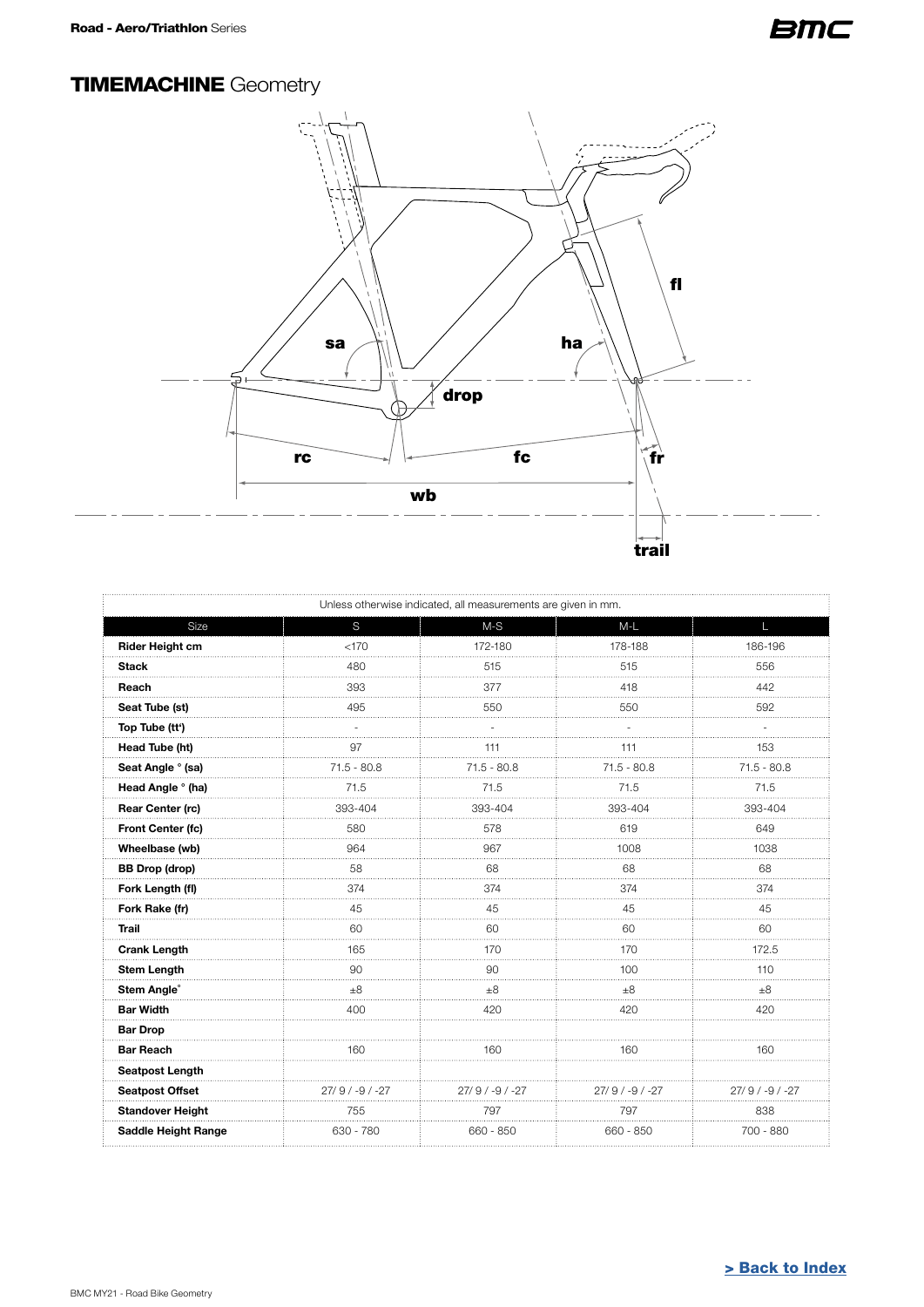### <span id="page-13-0"></span>**TRACKMACHINE 01 Geometry**



|                         | Unless otherwise indicated, all measurements are given in mm. |                |                |  |  |  |
|-------------------------|---------------------------------------------------------------|----------------|----------------|--|--|--|
| Size                    | S                                                             | M              | $\mathbf{L}$   |  |  |  |
| <b>Rider Height cm</b>  | < 173                                                         | 170-185        | >183           |  |  |  |
| <b>Stack</b>            | 471                                                           | 506            | 544            |  |  |  |
| Reach                   | 390                                                           | 408            | 430            |  |  |  |
| Seat Tube (st)          | 505                                                           | 542            | 582            |  |  |  |
| Top Tube (tt')          | 525                                                           | 553            | 585            |  |  |  |
| Head Tube (ht)          | 94                                                            | 134            | 163            |  |  |  |
| Seat Angle ° (sa)       | 74                                                            | 74             | 74             |  |  |  |
| Head Angle ° (ha)       | 72                                                            | 72             | 72             |  |  |  |
| <b>Rear Center (rc)</b> | 390-420                                                       | 390-420        | 390-420        |  |  |  |
| Front Center (fc)       | 586                                                           | 604            | 626            |  |  |  |
| Wheelbase (wb)          | 963                                                           | 981            | 1003           |  |  |  |
| <b>BB</b> Drop (drop)   | 50                                                            | 58             | 58             |  |  |  |
| Fork Length (fl)        | 363                                                           | 363            | 363            |  |  |  |
| Fork Rake (fr)          | 48                                                            | 48             | 48             |  |  |  |
| <b>Trail</b>            | 59                                                            | 59             | 59             |  |  |  |
| <b>Crank Length</b>     |                                                               |                |                |  |  |  |
| <b>Stem Length</b>      | p2p Adjustable                                                | p2p Adjustable | p2p Adjustable |  |  |  |
| Stem Angle®             | p2p Adjustable                                                | p2p Adjustable | p2p Adjustable |  |  |  |
| <b>Bar Width</b>        |                                                               |                |                |  |  |  |
| <b>Seatpost Length</b>  | 300                                                           | 300            | 300            |  |  |  |
| <b>Seatpost Offset</b>  | 30/10, -10/-30                                                | 30/10, -10/-30 | 30/10, -10/-30 |  |  |  |
| <b>Standover Height</b> | 751                                                           | 779            | 817            |  |  |  |